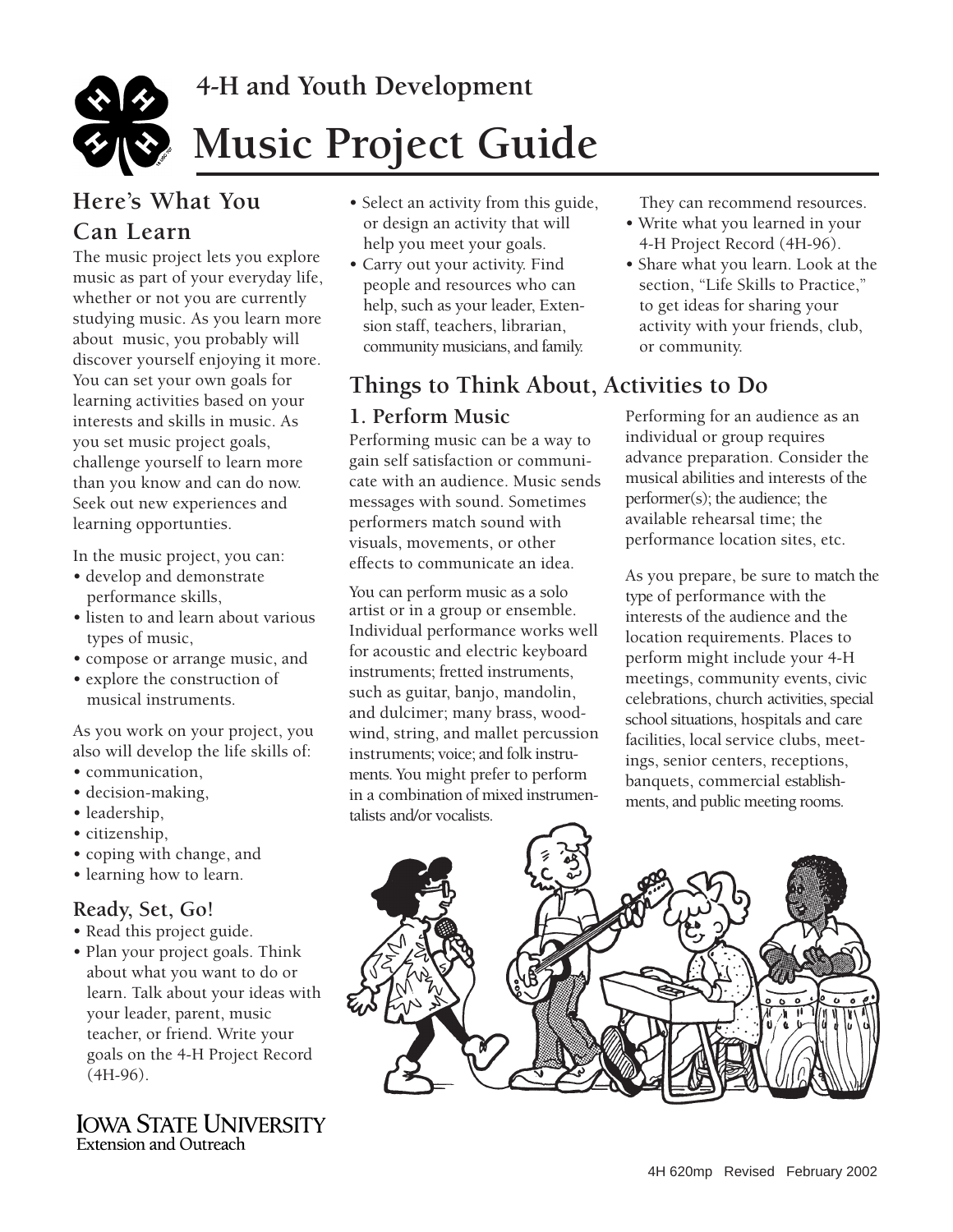Ask for help to select music from school music directors, church musicians, private music instructors, local performing musicians, and music specialists at music companies. Many large music companies offer toll-free (800) telephone lines and Web sites staffed by well informed music specialists to answer questions. They also have convenient ordering procedures with generous approval privileges that let you examine music before you buy it.

### **Things to Do**

- Visit the rehearsal of a music group such as a high school band or choir, community orchestra, church choir, or professional group and ask: What was the role of the conductor or director? What kind of things did they work on? How often do they rehearse? Then ask yourself what you learned about preparing for a performance.
- Identify an event or place you'd like to perform (4-H share-thefun, senior center, service clubs, or shopping mall). Find out about the people who might attend. Consider their tastes in music? What do you want the audience to feel as they listen to your performance? How much time would they like you to perform? Use this information to plan your performance.
- Make arrangements to practice performing a selection in a number of locations (your home, in the school gym, an auditorium, outdoors). What effect does the location have on the sound? Learn how acoustics will affect your performance.
- Interview a group of musicians who have performed together for an extended time. Find out how they work together.



## **2. Listen to and Learn about Music**

Most people listen to rather than compose or perform music. Music surrounds us on TV, radio, motion pictures, CDs, video games, and over loud speakers. Today, we have superb, relatively inexpensive audio reproduction equipment. We have a huge selection of music available as compact discs, tapes, recordings, and live concerts. Listening to music can be fulfilling, valuable, and pleasurable. If you like today's pop music, you might expand your listening to other types of music. Generally, the more you know about a style or piece of music, the more pleasure you receive from listening to the selection.

#### **Things to Do**

- Listen to works by a single composer or performer (solo or group). What is the composer trying to communicate in each selection? Can you find similarities in his/her work? What differences did you find?
- Attend a concert or musical event featuring music you usually do not listen to. Folk, blues, ethnic, jazz, opera, and symphony are some music types to consider. Write down what you enjoyed most and least about the performance. Compare what you heard with the music you usually listen to.

How was it similar? How was it different? You might start a music diary to record your thoughts about performances you attend.

- Interview members of your family about their favorite musical piece and why they like it. What did you find out about your family's tastes in music? What do you think influenced their tastes?
- Survey radio stations in your area and find out what type of music they play. How do they describe their listening audience? How do listeners influence what type of music radio stations play?
- Trace a musical development such as jazz, a style such as baroque, or a category such as musical comedy. What is the history of the development, style, or category? What were the first reactions to the new type of music? What influence has the new type of music had on today's music? You may want to write a report about what you learned.

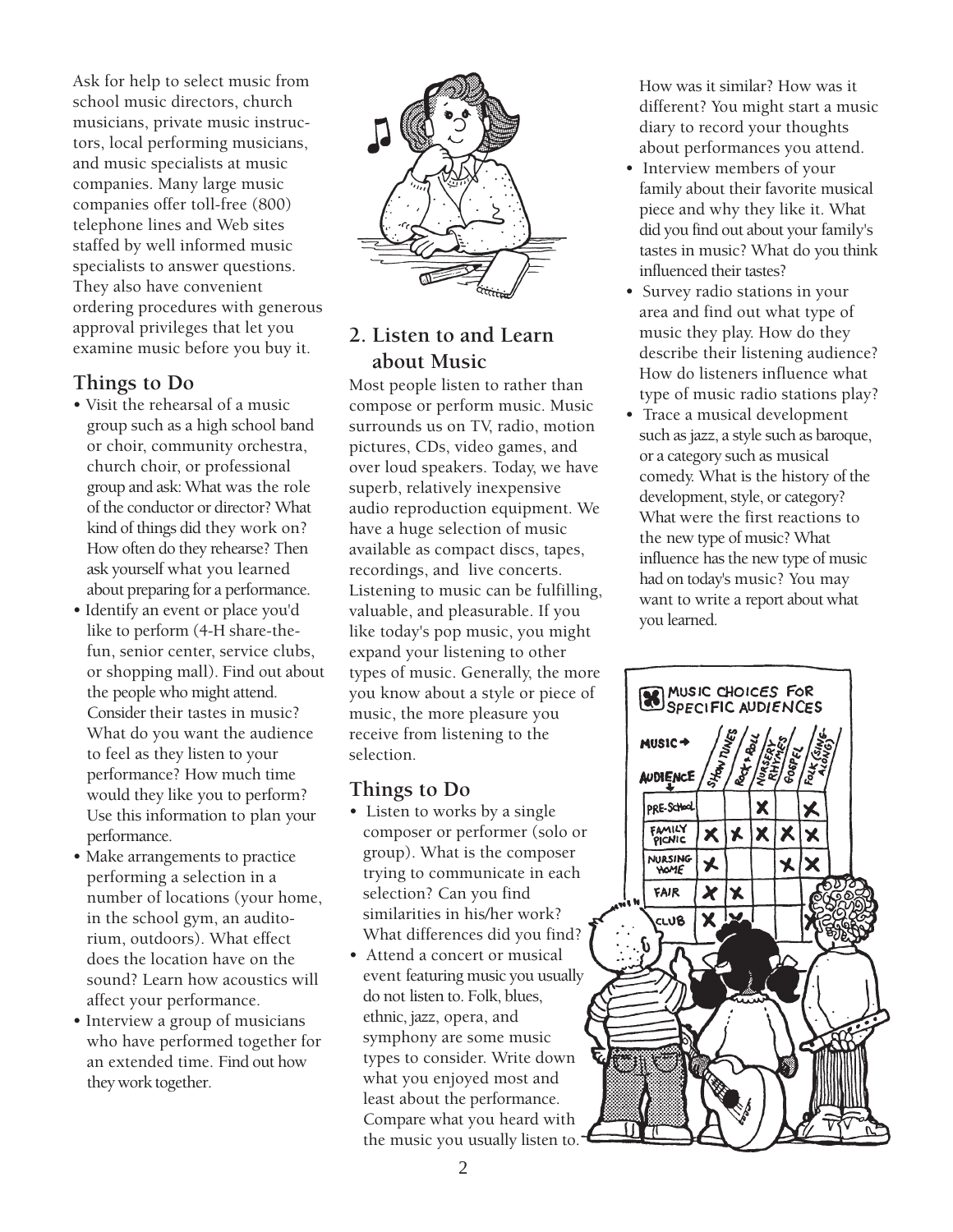

## **3. Compose or Arrange Music**

If you already have acquired considerable musical skills, you might consider composing new music or arranging existing music.

Original music is usually written in musical notation so it can be read by others. Some composers, however, particularly pop or folk musicians, do not have notational skills. They may use computer programs that translate sounds into musical notation, either directly or through piano-style keyboards.

You may want to arrange existing music for a performing group such as an ensemble of instruments or vocalists or a mixture of the two. Write arrangements in musical notation so they can be performed again. Include a score, which indicates all the parts in order of performance, and a set of individual parts. This allows other groups to perform your music, although an arranger can teach the individual parts to performers by sound only.

## **Things to Do**

- Select a piece of music. Find three or more arrangements of the selection. What makes each arrangement unique? Why does a single selection often have more than one arrangement?
- Learn or review basic musical notation. Use this skill to communicate a piece you have written. Have someone else play or sing it from your notations. Does it sound the same as when you played or sang it? Why? Why not?
- Compose lyrics for an existing melody. What did you consider as you matched words to melody? Reverse the process and compose a melody from existing words. Melodically describe your thoughts, feelings, or visions.

#### **4. Make an Instrument**

A musical sound or tone, is created by vibrations (sound waves). Instruments are made so the performer can control the pitch, volume, duration, and quality of the tone. Instruments also must be able to amplify and prolong the sound so the tone can be heard.

Musical instruments often are grouped in five major classes: stringed, wind, percussion, keyboard, and electronic.

You may wish to learn how instrument construction affects sound. Perhaps you can make an instrument yourself.

# **Things to Do**

- Compare and contrast the construction of instrument classes (woodwinds and brass) or instruments within a class (viola and violin). How does the size, shape, or material affect the sound produced?
- Make a group of instruments to teach rhythm to younger children. Try the instruments at a local preschool or daycare. What instruments do the children like best? You may wish to donate the instruments to the preschool.
- Trace the history of an instrument that interests you. Has the construction changed over time? (Consider materials, shape, and size.) Why were changes made?

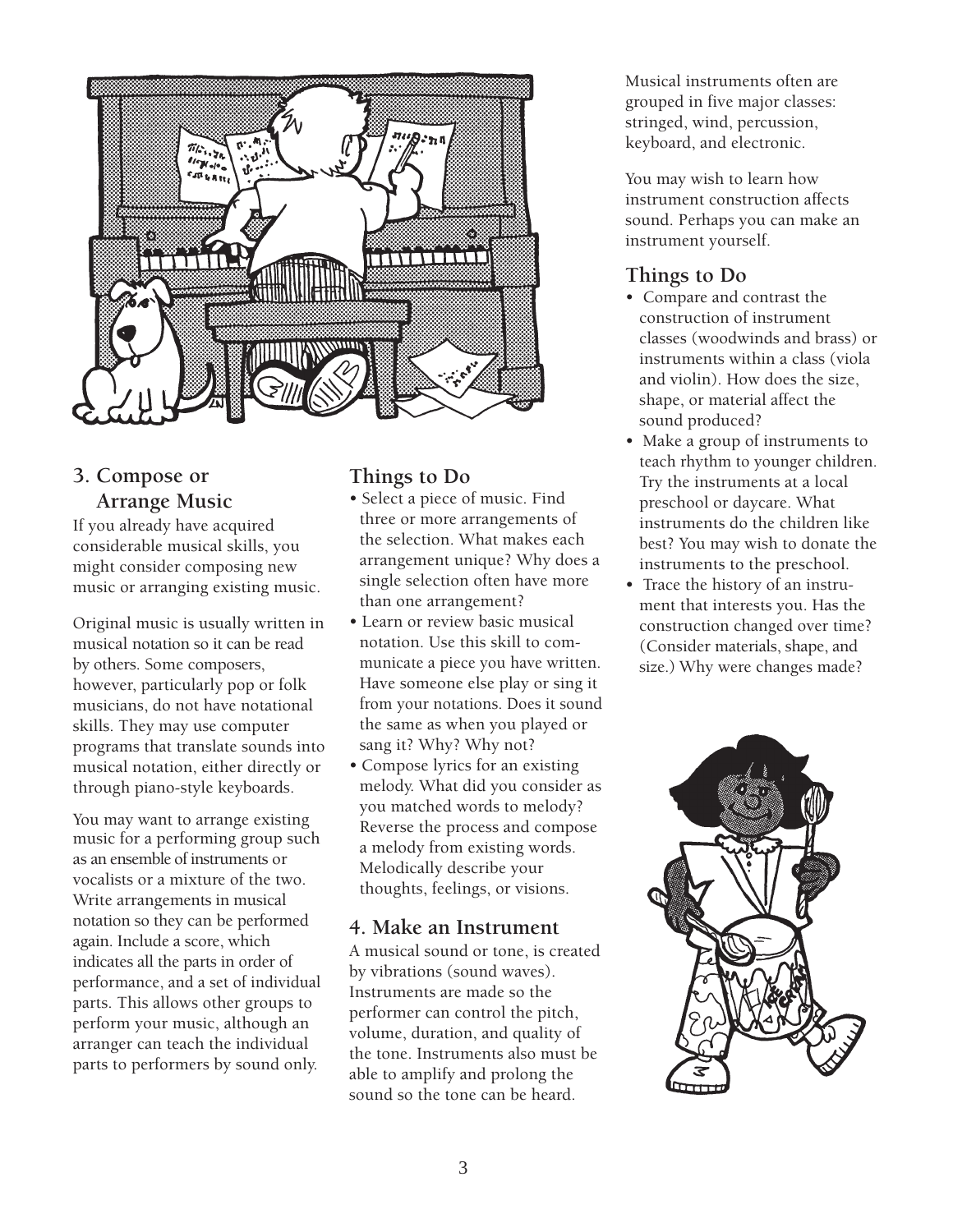• Assemble an instrument from a kit. Kits contain pre-cut parts or materials, hardware, and directions. Some instruments to consider (in increasing order of difficulty) include: the Appalacian dulcimer, banjo, kalimba, bowed psaltery, hammered dulcimer, harp, guitar, mandolin, hurdy-gurdy, balalaika, and the harpsichord (for the very ambitious and skilled wood craft person.)

# **Life Skills to Practice**

Life skills such as communication, decision making, leadership, citizenship, coping with change, and learning how to learn can help you lead a fulfilling life. Learning these skills takes practice. You can practice many of these skills within your music project. Here are some ideas to get you started.

#### **1. Communication**

Communication is effectively exchanging messages with others. Each person exchanges messages in many different ways every day. We can communicate with words or sounds (verbally), without words (nonverbally), and by listening, writing, and teaching.

#### **Things to Do**

- Make a poster to promote musical performance.
- Interview an organizer of musical performance about how the person/group advertises to increase attendance.
- Write a review of a musical performance for your school or local newspaper.
- Design a learning activity for younger 4-H'ers about making simple musical instruments.
- Write a poem and set it to music.

#### **2. Decision Making**

You make decisions every day. Some decisions are small; others are big. All decisions can be broken into the following smaller steps.

- 1. Identify the problem or situation.
- 2. Gather information.
- 3. Make a list of solutions, even ones you don't like at first.
- 4. Consider the consequences, advantages, and disadvantages of each choice.
- 5. Make the decision that best meets your needs and goals with the resources you have available.
- 6. Decide how good your decision was. How did it turn out? How would you solve the problem the next time?

#### **Things to Do**

- Use the decision-making steps to decide which music to perform, how to prepare it, and where to perform it; clothes to wear as you perform; which classes to take at school; whether to take individual music lessons; or which musical performances to attend. In many cases, your decisions will need to be a joint effort with your family, friends, or teacher.
- Make up your own method to compare options in a decision. Your method should include your likes, needs, and wants. It should be logical and easy to use. You might make a rating scale or numbered scoring system. Use your new rating system to rate sound equipment, concerts, music camps, tapes, and instruments. Magazines like Consumer Reports use rating scales that may give you some ideas. If you need help, visit with a teacher or ISU Extension staff member.

### **3. Leadership Skills**

Leadership is the ability to positively influence, guide, or help others. In order to perform these roles, you need to practice certain skills, which include the ability to: • listen,

- 
- communicate,
- care about people,
- delegate, and
- consider the needs of others.



## **Things to Do**

- Organize a talent show to increase awareness of the musical talents of other 4-H'ers.
- Volunteer for the entertainment committee for a club, community, or county event.
- Show younger 4-H'ers the opportunities in a music project.
- Organize a club outing to a musical performance.
- Volunteer to teach or lead music at a 4-H day camp.